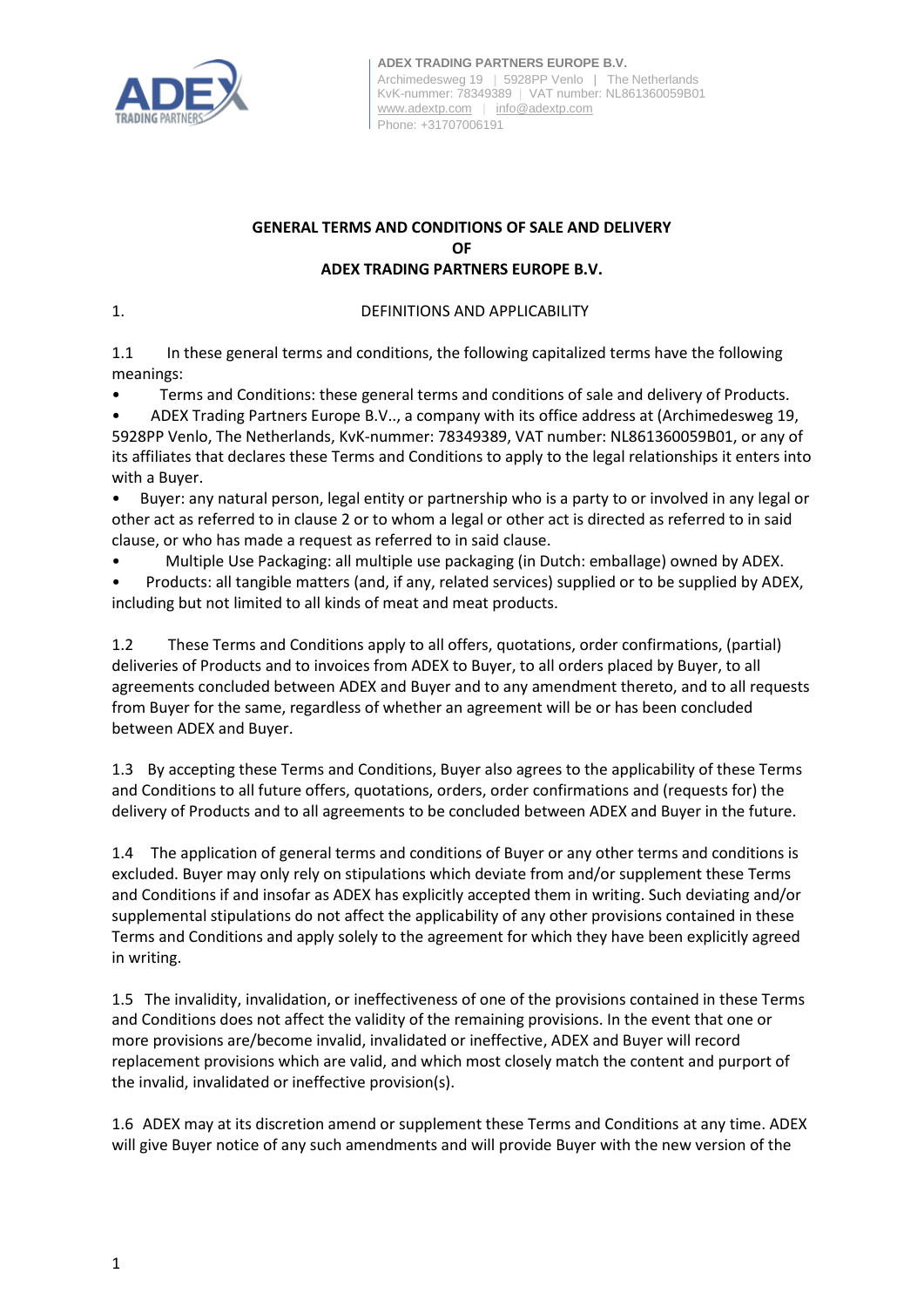

Terms and Conditions. This new version of the Terms and Conditions will apply 5 (five) calendar days after that the amended Terms and Conditions have been provided to Buyer.

# 2. OFFERS AND CONCLUSION OF AGREEMENTS

2.1 All offers and quotations from ADEX and all orders from Buyer, whether verbal or in writing, do not entail any obligation for ADEX and do not bind it, unless this is otherwise explicitly evidenced by the offer or quotation from ADEX in which case however the respective offer or quotation is always subject to availability or unless ADEX has confirmed the order from Buyer in writing.

2.2 If an offer or quotation from ADEX comprises various price elements, ADEX is in no event obliged to deliver part of the Products to which the offer or quotation pertains at a corresponding percentage of the quoted price, nor will the offer or quotation concerned automatically apply to repeat orders. If Buyer wishes to place a repeat order, this will be billed separately.

2.3 All documents and information as stated in leaflets, brochures, offers, quotations, and the like, are as accurate as possible but are not binding on ADEX and may in no event be regarded as an exact representation of what ADEX offers or is obliged to supply.

2.4 Agreements between ADEX and Buyer are concluded if, and as soon as, ADEX sends a written order confirmation to Buyer, for which the date of the order confirmation is decisive or – if this occurs beforehand - if ADEX has started processing Buyer's order, which includes but is not limited to the delivery of Products. The order confirmation will be deemed to represent the agreement and the Products accurately and fully to be delivered, including the applicability of these Terms and Conditions.

2.5 If ADEX for legitimate reasons (for instance Buyer's request for a small delivery of Products or a delivery that must be carried out with urgency) does not issue a quotation or order confirmation, the invoice from ADEX will be regarded as confirmation of the order, and that invoice will be deemed to accurately and fully represent the agreement, including the applicability of these Terms and Conditions.

2.6 Each agreement concluded between ADEX and Buyer in accordance with clause 2.4 results in a separate agreement between ADEX and Buyer. However, if it is legally established that the legal relationship between ADEX and Buyer must be considered to be a continuing performance agreement, ADEX may at any time and for whatever reason terminate (in Dutch: opzeggen) this legal relationship subject to three months' notice, without being liable to Buyer for any compensation, reimbursement and/or damages as a result of such termination.

2.7 Buyer will accompany its order with sufficient information to enable ADEX to proceed with the order, if accepted by it, forthwith. If any such information contains alterations from information that was provided by Buyer to ADEX previously to that order, ADEX is authorized to (i) amend the price(s) of the specific Product(s) to cover any increase in costs which may reasonably be incurred by ADEX as a consequence of these alterations; or (ii) refuse the order.

2.8 ADEX is entitled to engage the services of third parties for the performance of the agreement.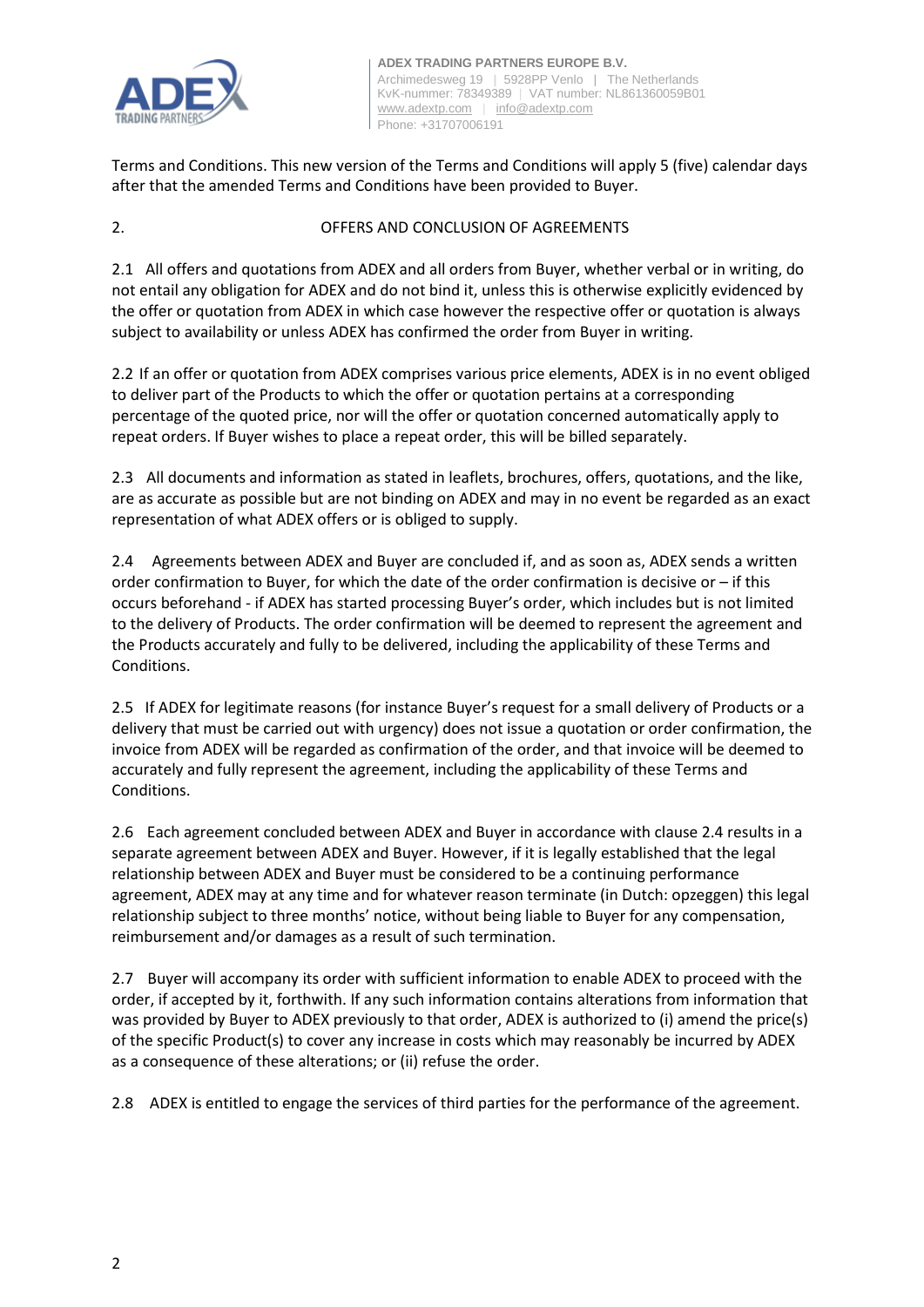

# 3. PRICES

3.1 Unless expressly indicated or agreed otherwise in writing, the prices quoted by or agreed with ADEX will be (i) in euros, (ii) net prices, therefore, exclusive of VAT and any import, export and/or excise duties, and – if applicable – (iii) based on a minimum purchasing of at least one pallet and (iv) based on the most recently adopted price lists/prices of ADEX. The net prices will furthermore not include costs of packaging, loading, transport, unloading, insurance and/or other services. If applicable, these costs will be added to the net prices. Any necessary documents, insofar as ADEX will be required to deliver them, will be charged extra at cost.

3.2 Unless expressly indicated or agreed otherwise in writing, ADEX may always, including after the agreement is concluded, adjust the price, for instance in the event of an increase in the prices of raw materials, wage costs and other costs and expenses. ADEX will notify Buyer of these price adjustments as soon as possible. Buyer will always be obliged to pay the prices adjusted in accordance with this clause.

3.3 Each ordered Product will be performed upon payment of the price that ADEX charges for that Product on the day on which ADEX has received the order concerned.

# 4. PAYMENT

4.1 Regardless of whether Buyer is a new or existing customer, the creditworthiness of Buyer will be checked and periodically monitored by ADEX's credit insurer. If ADEX's credit insurer states that it is prepared to ensure the transaction(s) with Buyer, Buyer will pay in full for Products purchased by it, by payment to a bank account designated by ADEX, within 30 (thirty) days of the date of the invoice, without any discount, deduction, offset or counterclaim. However, if ADEX's credit insurer states that it is not prepared to ensure the transaction(s) with Buyer or ADEX deems for whatever reason advance payment in full of Buyer necessary, Buyer will pay in full for Products purchased by it in advance, therefore before ADEX commences delivery. All payments will be made in euros, unless expressly agreed otherwise in writing.

4.2 Buyer will, on first demand of ADEX, provide security, in a manner to be decided by ADEX, for the timely and correct fulfillment of its obligations.

4.3 ADEX may always invoice partial deliveries for Products. The same applies to any related services, if any, to be provided by ADEX.

4.4 Payment will be deemed to have been made by Buyer no sooner than the amount payable has been received by ADEX's bank in the Netherlands.

4.5 Any payment made by Buyer will in the first place be allocated to any costs due, then to any interest and, once these have been paid in full, the payment will be considered to be payment of the oldest outstanding invoice, regardless of whether Buyer stated otherwise in its payment.

4.6 Complaints concerning an invoice must be made in writing and must be received by ADEX within 14 (fourteen) days after the invoice date. After this term has expired, Buyer is deemed to have accepted the invoice. A complaint as referred to in this subparagraph does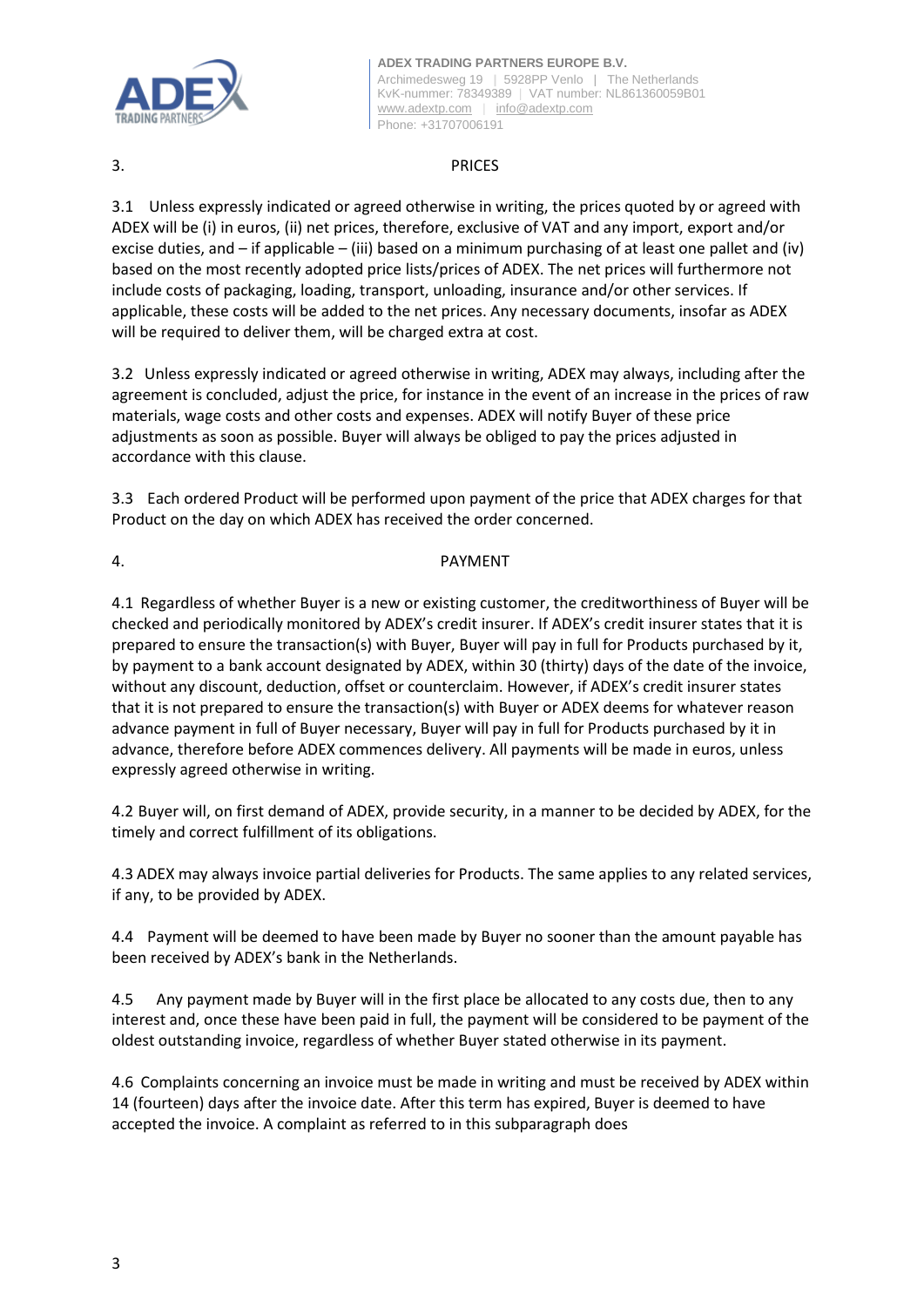

not suspend Buyer's payment obligation. In the event that the complaint is justified, ADEX will credit the relevant amount to Buyer.

4.7 If Buyer fails to comply with its payment obligation(s) or fails to do so on time or only partly complies with its payment obligation(s), it will be deemed to be in default by operation of law and any amount Buyer owes will be immediately due and payable – without any further demand or notice of default from ADEX being required – plus the statutory commercial interest, pursuant to section 6:119a of the Dutch Civil Code, on the amount or remaining amount Buyer owes, calculated from the first day after the agreed payment period has expired, and for which part of a month will be calculated as a full month.

4.8 All judicial and extrajudicial costs incurred by ADEX for collecting the amounts Buyer owes will be for Buyer's account. The extrajudicial costs are set at at least 15% (fifteen per cent) of the amount due (including the interest referred to in clause 4.7), with a minimum of EUR 500 (five hundred euros), without prejudice to ADEX's right to demand the actual costs, if these turn out to be higher.

5. DELIVERY

5.1 The delivery times and dates indicated by ADEX are target times and dates which are only approximations and never strict deadlines. Therefore, the mere fact that ADEX exceeds the agreed delivery time or date for delivery of Products will not constitute an event of default on ADEX's part and in such event ADEX will for instance not be liable for any damages suffered by Buyer or third parties.

5.2 Unless otherwise explicitly agreed in writing, ADEX will deliver Products to Buyer EXW Place of Loading in the territory of the European Union, in accordance with the Incoterms® 2020 Rules. The Products are for the account and risk of the Buyer pursuant to the agreed Incoterm and in accordance with the Incoterms® 2020 Rules, from the moment of delivery. If ADEX and Buyer have agreed in writing a different Incoterm in respect of an agreement, this different Incoterm will only apply in respect of that individual agreement and not for any other agreements concluded between them, unless otherwise explicitly agreed in writing.

5.3 Partial deliveries will always be permissible. Buyer is obliged to accept such deliveries.

5.4 For each delivery ADEX and Buyer will consult as to the time when Buyer will take delivery of the Products at the delivery address agreed between the parties. If Buyer takes delivery of the Products at another time than the one agreed between ADEX and Buyer (irrespective of the reason), and ADEX is forced to incur extra costs as a result, ADEX may charge these extra costs to Buyer. In such event, Buyer is furthermore considered to be in default by operation of law and ADEX may store the Products or have them stored for Buyer's risk and account. However, after a period of 3 (three) days, ADEX may proceed to sell these Products. Any sales revenue which ADEX misses out on at that time or the lower sales revenue that is generated and the costs that were incurred, will be charged to Buyer, without prejudice to the other rights of ADEX.

5.5 All Multiple Use Packaging made available by ADEX remains the property of ADEX. Buyer is not entitled to make the Multiple Use Packaging available to a third party nor to pledge or otherwise encumber the Multiple Use Packaging. Buyer will not use the Multiple Use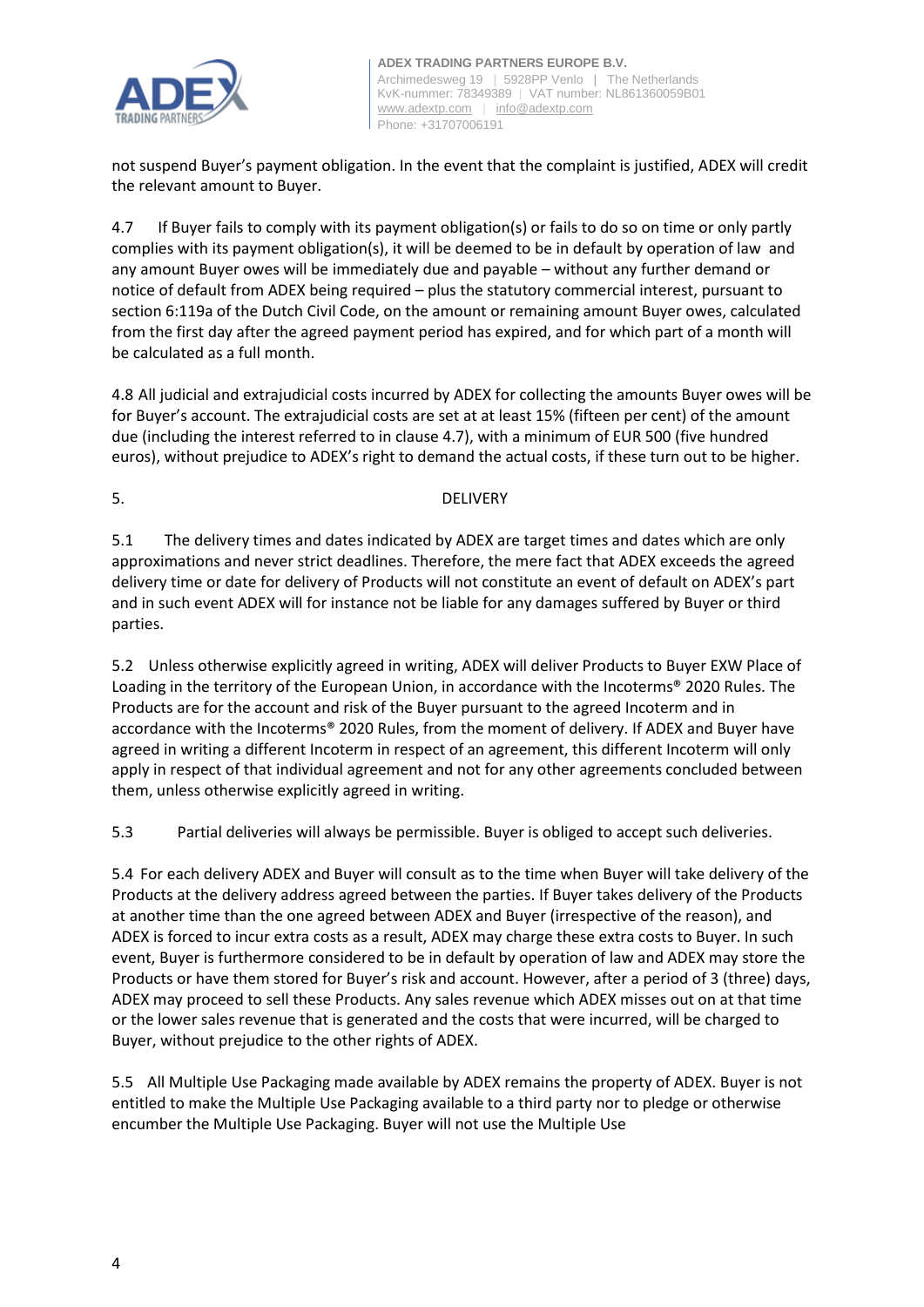

Packaging for purposes other than for which they are intended. Buyer will administer the Multiple Use Packaging with due care. ADEX has the right to charge Buyer a reasonable deposit fee for the Multiple Use Packaging. ADEX determines when the Multiple Use Packaging must be returned by Buyer. Buyer will at its own expense clean, sort, and return the Multiple Use Packaging within the term set by ADEX. If the Multiple Use Packaging is not returned by Buyer or, in the opinion of ADEX, is returned damaged, uncleaned or incomplete, Buyer will be deemed to be in default by operation of law without any further demand or notice of default from ADEX being required and Buyer will be liable for all damages suffered and costs incurred by ADEX as a result of this default. ADEX will not be obliged to repay any deposit fee for Multiple Use Packaging that is returned damaged, uncleaned, or incomplete.

# 6. RETENTION OF TITLE

6.1 ADEX will retain title to all Products delivered to Buyer (both paid and unpaid) until the purchase price for all these Products has been paid in full, including any interest and costs due. The retention of title also applies for claims against Buyer which ADEX may acquire on account of Buyer's failure to comply with one or more of its obligations to ADEX.

6.2 If and for as long as there is retention of title over the Products, Buyer is not permitted to sell these Products or to establish any limited right on them, except in the normal operation of its business. Buyer's right to sell the Products in the operation of its business will automatically expire if (i) an attachment is placed against Buyer, (ii) Buyer has requested a moratorium or insolvency (or bankruptcy), (iii) the insolvency (or bankruptcy) of Buyer will be/has been requested or (iv) Buyer enters into a payment plan with one or more of its creditors.

6.3 Buyer is obliged to store all Products sold and delivered to it by ADEX, at its premises, separately from other products and clearly identified. Buyer has a duty of care with respect to the Products which fall under the scope of the retention of title and must insure these and keep them insured against all the usual industry risks, including but not limited to fire, theft, explosion and water damage. Buyer will provide these insurance policies for inspection at ADEX's first request.

6.4 If Buyer fails to comply with any of its obligations ensuing from any agreement concluded with ADEX or if ADEX has good reason to fear that Buyer will fail to comply with its obligations ensuing from any agreement concluded with ADEX, then ADEX is authorized to remove the Products which were delivered to Buyer (whether paid or unpaid) or to have them removed, to take them back and to store them elsewhere. If ADEX wishes to exercise its proprietary rights referred to in this clause, Buyer must render its cooperation by giving ADEX or one or more third parties to be instructed by ADEX, permission to enter the place where the Products that are the property of ADEX are located and take back those Products.

6.5 All costs associated with exercising the retention of title, including transport and storage costs, are for Buyer's account.

6.6 If third parties claim to have rights over Products delivered by ADEX which fall under the scope of the retention of title or if third parties wish to establish rights on or attach the said Products, Buyer must notify ADEX of this within 24 hours of becoming aware of it. In that

case ADEX is entitled to remove the Products temporarily or definitively (or have them removed) from Buyer, to take them back and/or store them (or have them stored) elsewhere.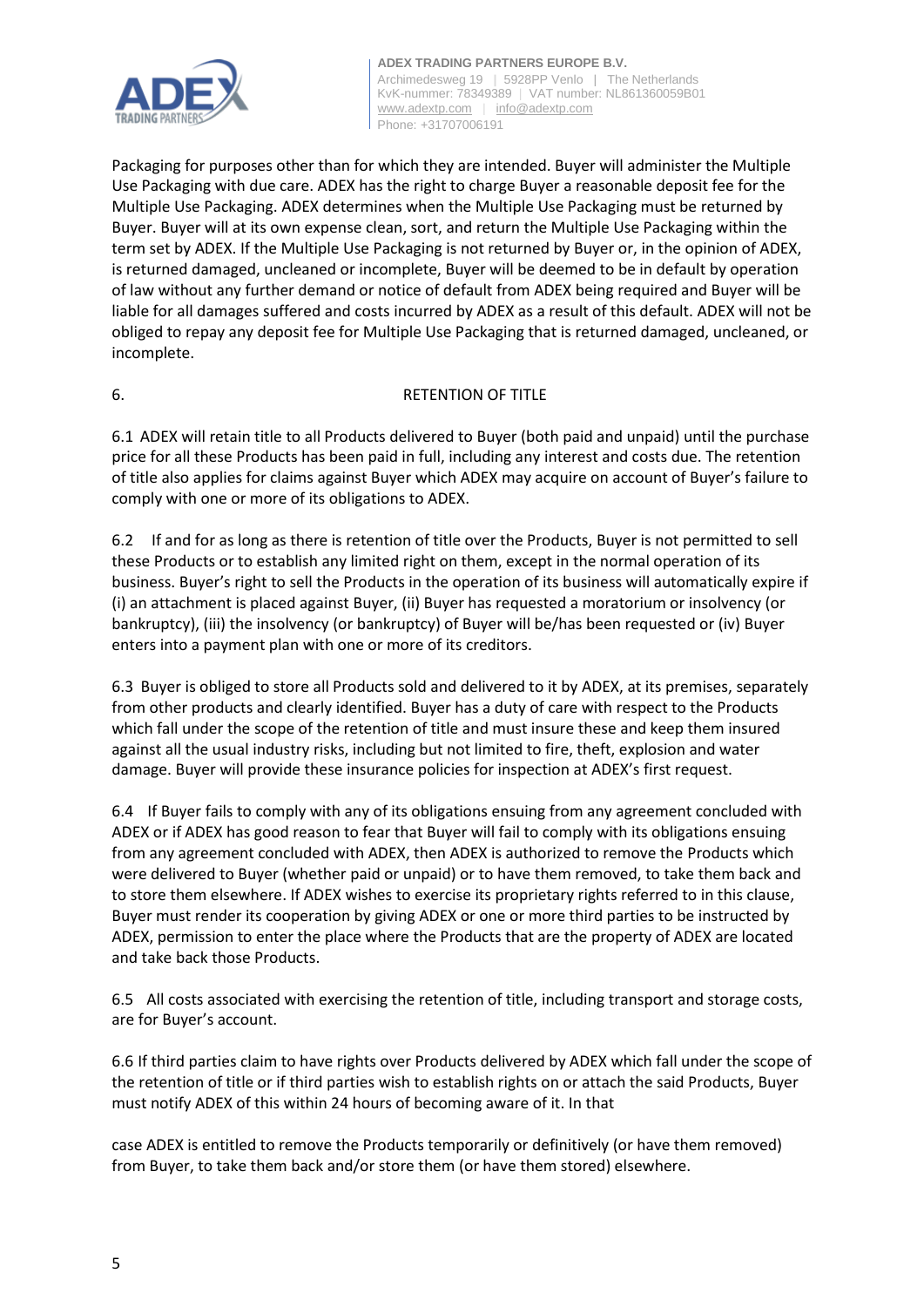

6.7 In the event that ADEX exercises its retention of title, then ADEX is at all times entitled to but not obliged to sell the Products to a third party and ADEX will credit Buyer for the value (to be determined by ADEX) of the Products on the open market or the net sales value, whichever of these two amounts is lower, less all the costs incurred to take back the Products and without prejudice to ADEX's right to compensation of the damage it sustained as a result of Buyer's failure.

6.8 If Buyer resells any Products which have not been paid for or not yet paid for or which have only been partly paid for, Buyer undertakes that in that case, it will impose a lien on those claims against its buyer (the second buyer) which ensue from this resale, at the first request of ADEX. Buyer is required to provide all relevant information and to take whatever action is necessary to impose the aforementioned lien, all this at the first request of ADEX. Pursuant to the lien, the payment made by the second buyer to ADEX will be deducted from the amount which Buyer owes to ADEX.

# 7. INSPECTION AND COMPLAINTS

7.1 Any delivered Product conforms to the agreement if (i) the Product's specifications provided to Buyer or (ii) reasonable variations thereof, as generally accepted in the industry and ensuing from applicable Dutch or European laws and regulations, are met. Buyer accepts that ADEX may deliver quantities of the Products that reasonably deviate from the quantities ordered with a maximum of 10%, without ADEX, if it does so, being in default, and whereby Buyer is obliged to pay for the actual quantities of the Products it receives. The same applies to weight loss of the Products due to cooling or freezing. Buyer accepts in this regard a weight loss tolerance as set forth in the applicable Dutch or European laws and regulations (if any) and if no such Dutch or European laws and regulations apply in the case in question, a weight loss tolerance with a maximum of 1%. Weight loss can only be demonstrated by Buyer with an official weighing slip that proves that weighing upon or immediately following delivery took place on scales calibrated for that purpose. If the Products are delivered at ADEX's facility, ADEX shall, at Buyer's request, give Buyer the opportunity to weigh the Products at ADEX's facility or to have a third party weigh the Products in ADEX's presence prior to delivery. If Products delivered at ADEX's facility are not weighed in accordance with the previous sentence, Buyer will be deemed to have waived the right to complain regarding any weight loss and ADEX will have the right to reject any such claims. ADEX and Buyer explicitly agree that article 7:17 of the Dutch Civil Code is not applicable.

7.2 Buyer is required to immediately examine the Products and its packaging for any deficiencies and/or visible defects (relating to, inter alia, temperature, quality and quantity) after delivery thereof. In the event of sampling, Buyer must also keep an additional sealed copy of every sample which gives cause to complain for ADEX. Any complaint due to any deficiencies identified and/or visible defects in the delivered Products must be submitted to ADEX in writing immediately and at the latest within 24 hours of the delivery, on pain of expiry of all possible claims in this regard. In the event of visible defects in the delivered Products because of damaged packaging, Buyer shall substantiate its complaint with pictures taken before unloading. Complaints in relation to non-visible defects in the delivered Products must be submitted to ADEX in writing within 24 hours of the time that they were or could reasonably have been discovered with a detailed description of the nature of and the reason for

the complaints and an explanation as to why the non-visible defect could not be discovered sooner, on pain of expiry of all possible claims in this regard. Under no circumstances does a complaint give Buyer the right to suspend performance of any of its obligations ensuing from any agreement. ADEX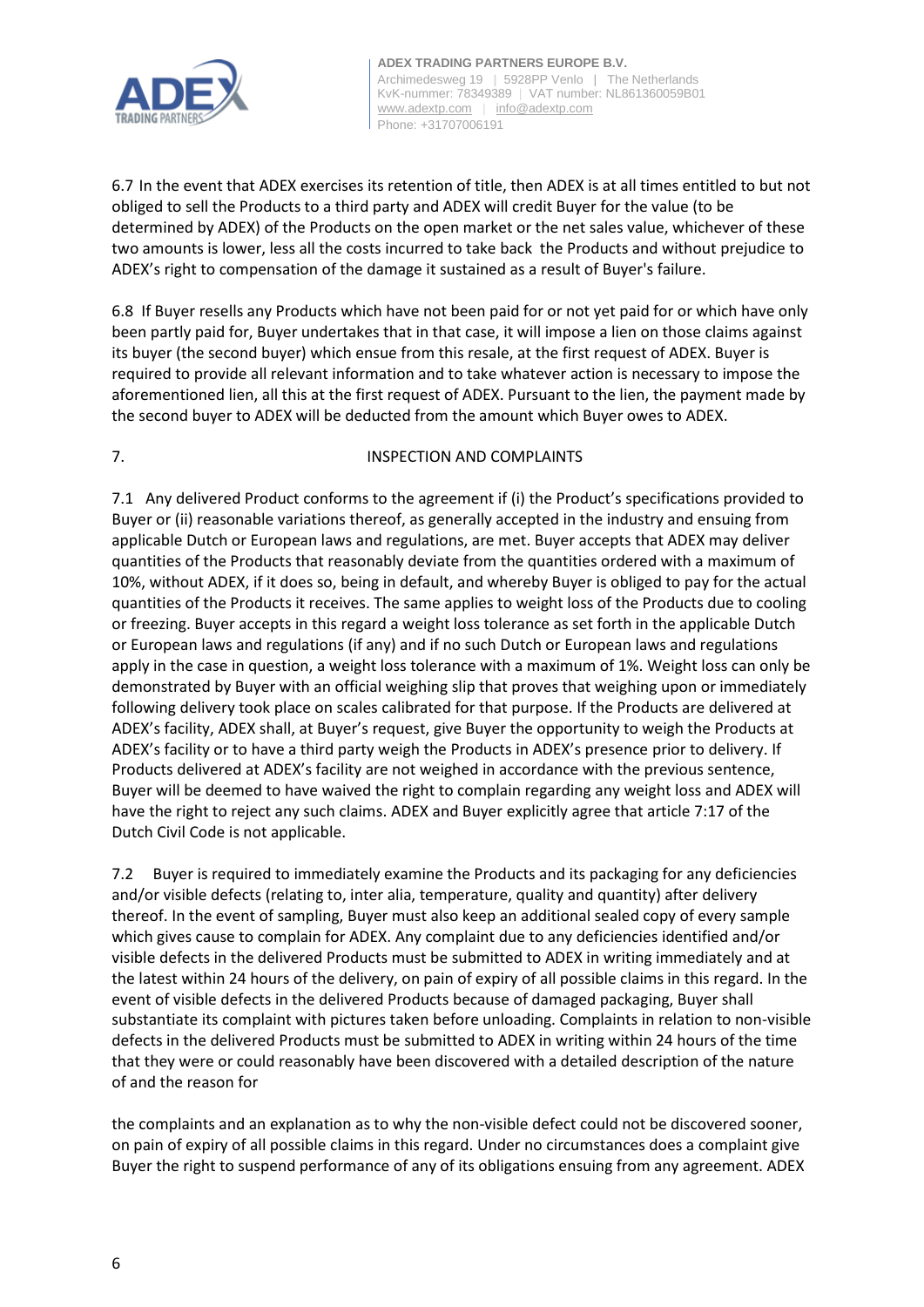

and Buyer explicitly agree that articles 6:89 Dutch Civil Code and 7:23 paragraph 1 Dutch Civil Code are not applicable.

7.3 Any complaint as referred to in clause 7.2 must be accompanied by an inspection report drawn up by a recognized and independent expert from which the specification, nature, and scope of the deficiencies and/or defects become apparent. Products in respect of which Buyer submitted a complaint must be kept available at a suitable location for inspection by or on behalf of ADEX, without the same having been used, mixed, or processed. If so requested, ADEX, its insurer or a designated representative on behalf of ADEX or its insurer must be provided immediate access to the Products and all cooperation required to examine the alleged defect.

7.4 Without prejudice to clause 7.2, Buyer is not entitled to any legal right under these Terms and Conditions, any agreement and/or the applicable law resulting from any alleged defects in Products delivered by ADEX if Buyer has fully or partly put delivered Products into use or treated or processed these delivered Products.

7.5 Following the written notification pursuant to clause 7.2 and the inspection report pursuant to clause 7.3, ADEX will investigate the merits of the complaint as soon as possible and Buyer will render its cooperation to ADEX in this regard for no consideration. If ADEX deems the complaint to be well-founded, it shall at its own discretion (i) replace the defective Product or part thereof, free of charge, with the defective Product becoming the property of ADEX, or (ii) reimburse or partially reimburse Buyer for the purchase price of the Product, without Buyer being entitled to any other compensation or damages. The remedies as mentioned under (i) and (ii) in the preceding sentence are Buyer's sole and exclusive remedies for, or related to, any claim with respect to defective Products and on condition that, at ADEX's sole discretion, Buyer either shall return or destroy (part of) the defective Product at Buyer's expense. However, if ADEX considers the complaint to be unfounded, then it is entitled to charge Buyer for the costs which arose in connection with the investigation, as well as any other losses which it sustained as a result thereof.

# 8. BUYER'S OBLIGATIONS

8.1 Buyer undertakes and warrants that with regard to the Products delivered by ADEX, Buyer shall always strictly comply with any and all rules, instructions and obligations that (primarily) derive from the specifications pertaining to these Products including but not limited to the storage-temperature indicated in the product specification and/or (transport, conservation, processing, storage and temperature) instructions and directions provided by ADEX. Buyer is furthermore obliged to pass on these rules, instructions, obligations, and directions as referred to in the preceding sentence to its own customers.

8.2 Without prejudice to clause 8.1, Buyer shall at all times comply with the obligations deriving from the applicable (national and international) legislation and regulations as well as guidelines or instructions from national authorities in the area of food safety, applicable at the time of delivery (inter alia the General Food Law Regulation (EC) no. 178/2002 and European and national rules and regulations deriving from the same (including Regulation (EC) no. 852/2004 on the hygiene of foodstuffs as well as Regulation (EC) no. 2073/2005 on microbiological criteria for

foodstuffs and the technical documents based on the same that serve as a guideline for operators of ready-to-eat food (Guidance document on Listeria monocytogenes shelf-life studies for ready-to-eat foods, under Regulation (EC) No. 2073/2005 of 15 November 2005 on microbiological criteria for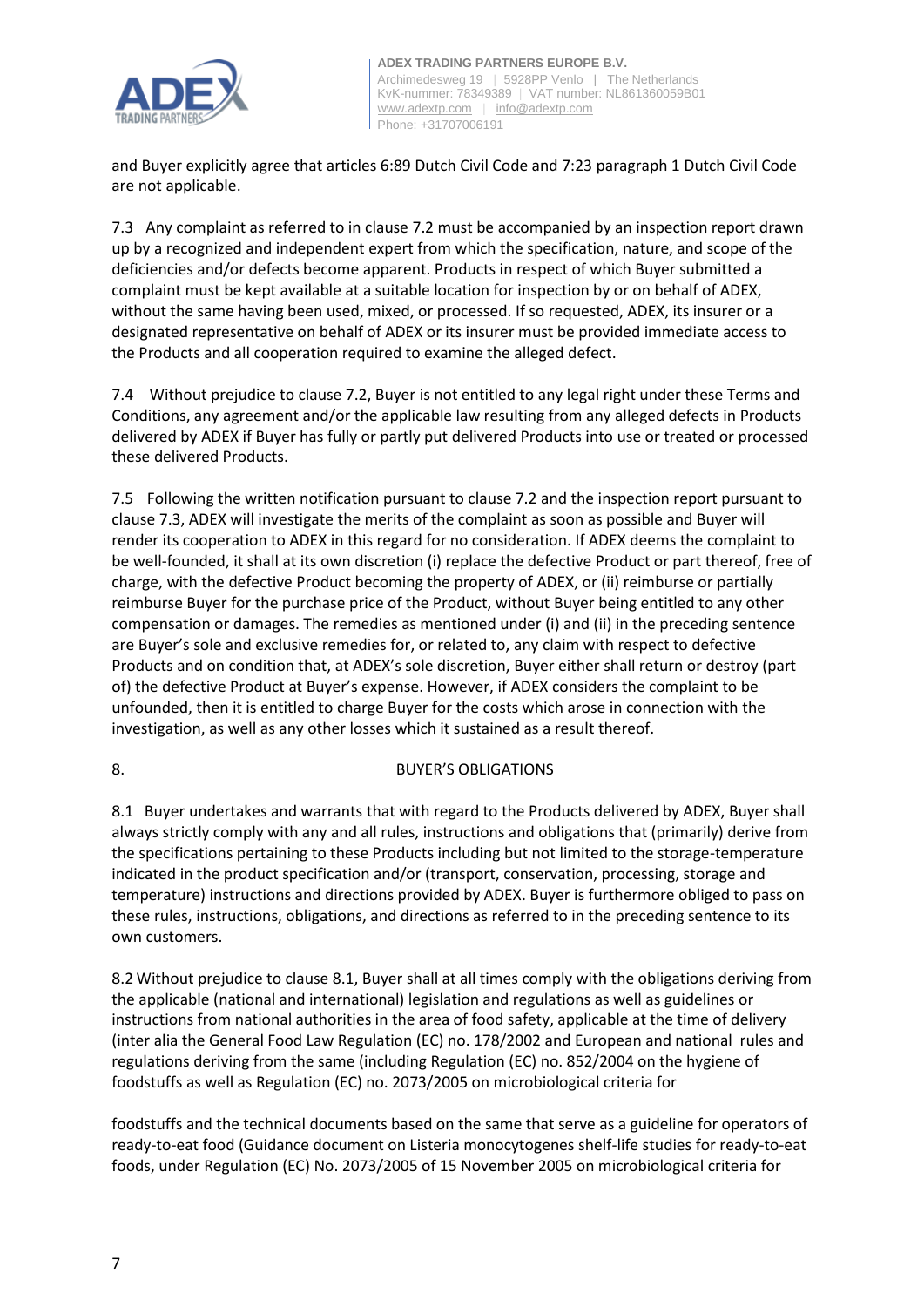

foodstuffs and Technical guidance document on shelf-life studies for Listeria monocytogenes in ready-to-eat foods, EU-RL for L. monocytogenes, version 2 November 2008), as well as the applicable statutory veterinary quality requirements).

8.3 If Products are intended for customers outside the Netherlands, Buyer will ensure that the Products are suitable for import, (re-)sale and processing outside the Netherlands, in particular with regard but not limited to the specific legislation that applies in the relevant country (other than EU legislation) with respect to trading, product liability, hygiene and food safety regulations and other applicable regulations in connection with the delivery of food products, including traceability.

8.4 Buyer will indemnify ADEX in full against all third-party claims for damages where these concern loss as a result of non-compliance by Buyer with these Terms and Conditions or other requirements of ADEX or Buyer's failure to sufficiently inform its customers on the use of the Products. Buyer will furthermore compensate all loss or damage ADEX will suffer in such instance, including damage to its reputation and own name.

8.5 In the event ADEX for whatever reason recalls any Products, Buyer will provide its full cooperation regarding this product recall and will at first request of ADEX take all actions ADEX deems necessary.

9. LIABILITY

9.1 ADEX cannot be held liable (i) for a failure against Buyer, regardless of whether or not it is attributable to ADEX, (ii) for an unlawful act against Buyer, or (iii) based on any other (legal) ground, except where ADEX's liability results from intent or the deliberate recklessness of the directors of ADEX or of executive officers forming part of the management. Under no circumstances ADEX can be held liable for company damage, environmental damage, consequential loss and/or indirect damage, including but not limited to Buyer's loss of profits and sales, lost savings, damage resulting from the loss of productivity, reputation damage, loss of goodwill and business interruption loss. Nor can ADEX be held liable for loss or damage which can be attributed to an act or omission by Buyer or by a third party hired by Buyer or resulting from Buyer providing incorrect, incomplete or unreliable information and a set of the contraction of the contraction of the contraction of the contraction of  $\lambda$ DEX.

9.2 Without prejudice to clause 9.1 or any other clause in these Terms and Conditions, ADEX's cumulative liabilities (and therefore ADEX's total liability), based on whatever legal ground, are in all cases limited to the original purchase price of the Products (less any discounts) as listed on the invoice of the relevant delivery or, if this is lower, to the amount that is covered by ADEX's liability insurance policy and that is actually paid out in the case in question.

10. FORCE MAJEURE

10.1 For the purpose of these Terms and Conditions, force majeure means any circumstance taking place independent of the will of ADEX, even if such circumstance could already have been foreseen at the time of entering into the agreement, and which fully or partly, permanently

or temporarily, prevents the performance of the agreement between ADEX and Buyer. This includes but is not limited to: natural disasters, (threat of) war, terror attacks, riots, serious disturbances, stagnation in the supply of raw materials or the shipment of a final product, also including veterinary diseases and epidemics, sickness of such a number of employees that compliance is not reasonably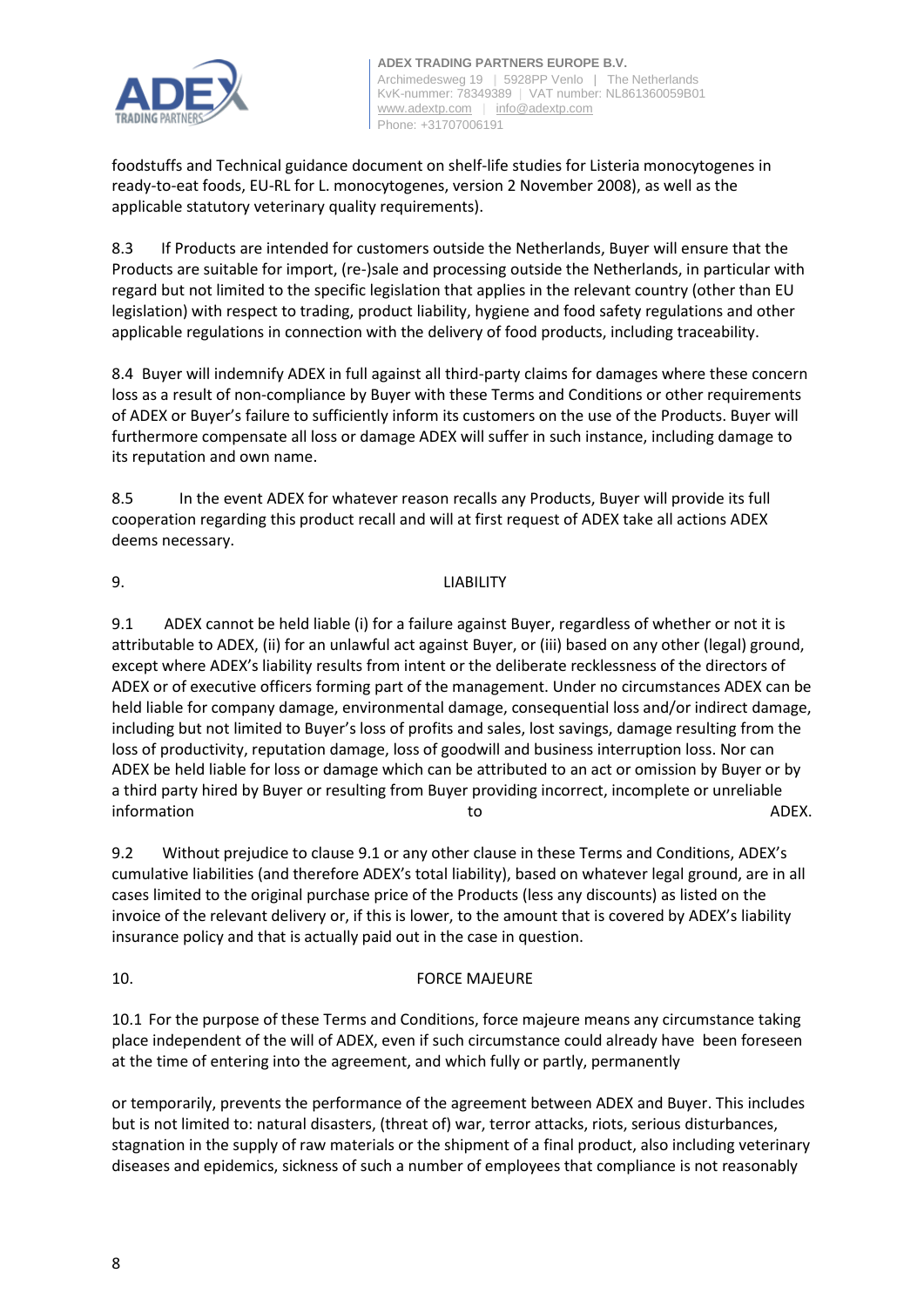

possible, industrial actions, industrial disputes, other problems in production or supply at ADEX or its suppliers and/or problems with in-house transport or transport carried out by third parties, damage to the production as a result of fire, storm or other extreme unforeseen circumstances, every measures taken by or on behalf of an (inter)national authority as well as the impossibility of performing the agreement due to a shortcoming on the part of ADEX's suppliers or on the part of persons or businesses engaged by ADEX in connection with the performance of an agreement between ADEX and Buyer.

10.2 In the event of a force majeure situation ADEX may, at its own discretion, suspend the performance of its obligations under the affected agreement, or terminate (in Dutch: opzeggen) or dissolve (in Dutch: ontbinden) said agreement, without judicial intervention being required. Such suspension, termination or dissolution will not create any obligation on the part of ADEX to pay any compensation or damages.

# 11. SUSPENSION AND DISSOLUTION

# 11.1 **If and as soon as:**

(i) Buyer fails to meet one or more of its obligations under these Terms and Conditions or any agreement with ADEX on time, in full, properly, or at all.

(ii) third parties claim to have rights with respect to Buyer's property or if Buyer's property is seized. (iii) a suspension of payment (in Dutch: surséance van betaling), or bankruptcy of Buyer is or has been applied for by or for the account of Buyer, Buyer makes a payment arrangement with one or more of its creditors or otherwise gives the impression of being (or becoming) insolvent;

(iv) Buyer (being a natural person) dies, is placed under guardianship, is put under administration, or is in a debt restructuring process.

(v) Buyer dissolves or liquidates its business, either voluntarily or otherwise, Buyer's business is continued in a different legal form, Buyer's seat under the articles of association or registered office is transferred to another country, or direct or indirect control over Buyer is transferred to a third party;

(vi) Buyer transfers rights under an agreement to which these Terms and Conditions apply to a third party.

(vii) any benefit is or has been offered or provided by or on behalf of Buyer to an employee of ADEX or a third party engaged by ADEX in connection with the formation or performance of the agreement.

all claims ADEX has against Buyer, for whatever reason, will become immediately due and payable, without any demand or notice of default being required and without prejudice to any other rights ADEX has under the agreement, these Terms and conditions and/or the applicable law. In such event ADEX will furthermore be entitled, at its discretion, to suspend its obligations (of any nature) to Buyer until Buyer has fully met its obligations to ADEX and/or to dissolve (in Dutch: ontbinden) the agreement in full or in part, in both cases without any court intervention being required, by way of a written statement, and without being liable in any way to Buyer for any loss, damage, costs and interest, and all this notwithstanding the right of ADEX to claim full compensation of damage.

11.2 Buyer's right to dissolve (in Dutch: ontbinden) any agreement between ADEX and Buyer pursuant to section 265 in Book 6 of the Dutch Civil Code is excluded.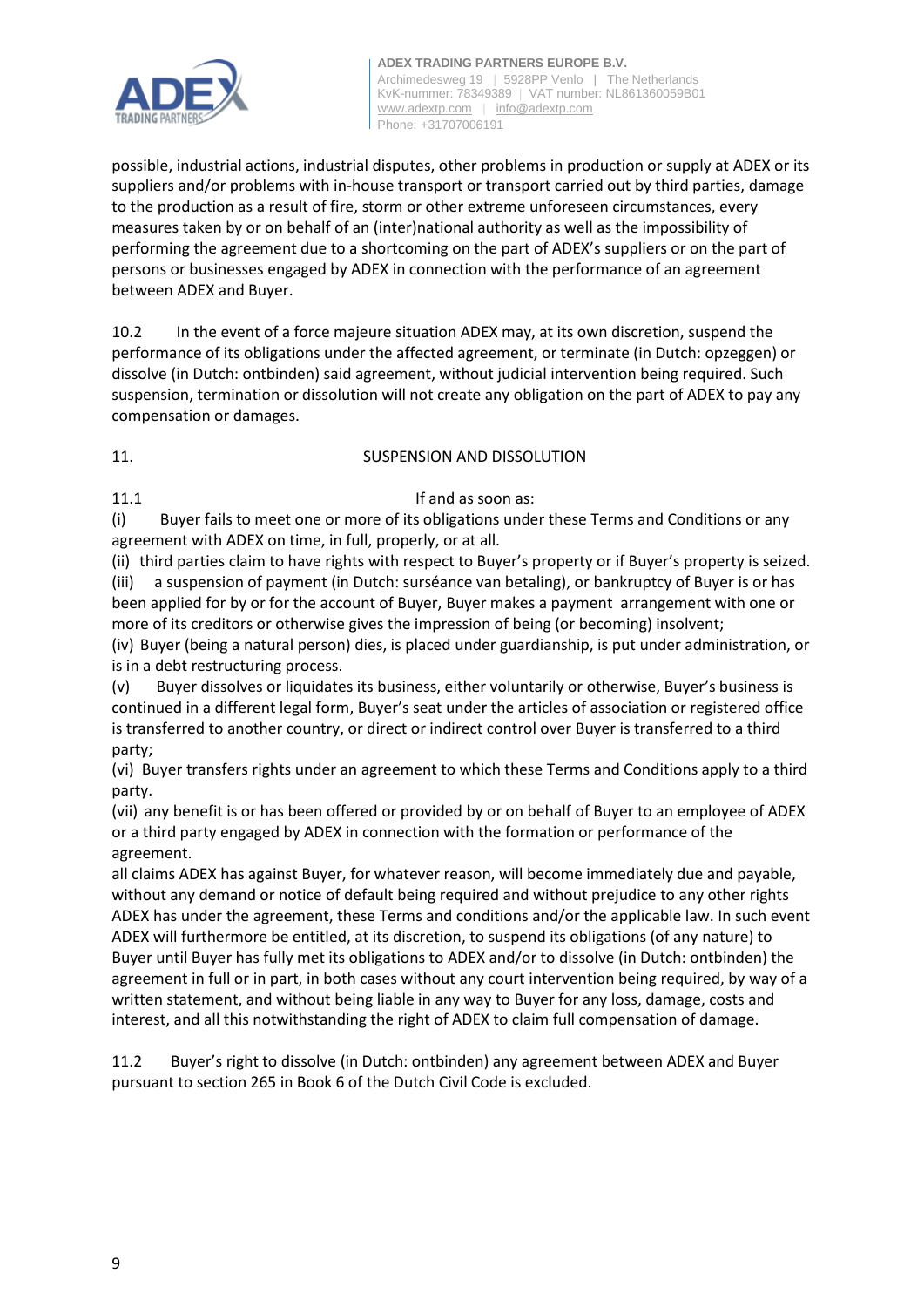

# 12. INTELLECTUAL PROPERTY RIGHTS

12.1 All intellectual property rights and/or similar rights vested in and/or relating to (part of) the Products which ADEX delivers in any manner whatsoever to Buyer are held solely and exclusively by ADEX and/or its licensors. The delivery of Products originating from ADEX, may not be constituted as an express or implicit license for use, operation or release to third parties of ADEX's intellectual property rights, unless ADEX has given its express prior written permission thereto.

12.2 Insofar as Buyer, with the required written consent of ADEX, changes, processes or otherwise modifies or supplements the Products which ADEX delivers or provides in any manner whatsoever to Buyer and this change, processing, modification or supplement is subject to intellectual property rights, then at the first request of ADEX, Buyer will transfer these intellectual property rights to ADEX nunc pro tunc, without placing any conditions on this, and will render every cooperation to ADEX in this regard.

12.3Buyer will refrain from any action that may be detrimental to any intellectual property right, the distinctive character or the repute or goodwill of ADEX, its Products and/or - where applicable - its licensors.

# 13. MISCELLANEOUS

13.1 The titles and sections contained in these Terms and Conditions are only intended to facilitate reading and they do not affect the content and meaning of the provisions contained in these Terms and Conditions.

13.2 Each claim against ADEX, except those acknowledged by ADEX, will expire on account of the mere expiration of a period of 12 (twelve) months after the claim arose.

13.3 ADEX is entitled to assign its rights and obligations under these Terms and Conditions to a third party. Buyer hereby grants its permission to ADEX in advance to implement the provision of the preceding sentence and undertakes in advance to provide any further assistance that may be required for that purpose.

13.4 Buyer's rights and obligations under the agreement and these Terms and Conditions are nontransferable, except where the transferability thereof is expressly provided for by the agreement or these Terms and Conditions.

# 14. APPLICABLE LAW AND DISPUTE RESOLUTION

14.1 All obligations and undertakings between ADEX and Buyer, these Terms and Conditions and all extra-contractual obligations arising therefrom or relating thereto are governed by the laws of the Netherlands, with the exception of the rules of Dutch private international law. The Vienna Sales Convention (CISG) is also explicitly excluded.

14.2 If Buyer is seated in the EU or a country with which the Netherlands has concluded an enforcement treaty: all disputes relating to or arising out of an agreement concluded by

ADEX or an offer or quotation from ADEX to which these Terms and Conditions apply in whole or in part, these Terms and Conditions, and all extra-contractual obligations arising therefrom or relating